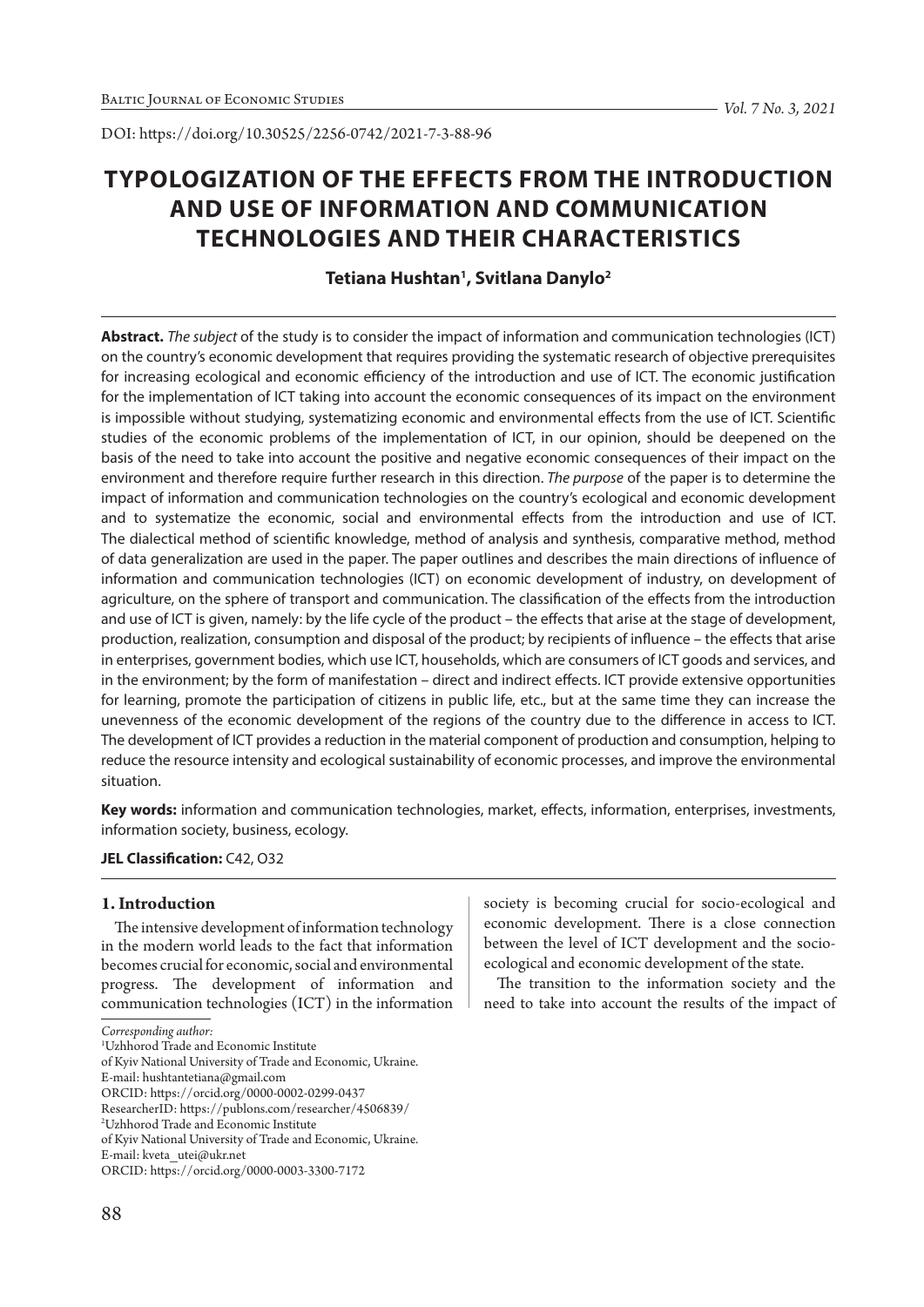information and communication technologies on the country's economic development requires providing the systematic research of objective prerequisites for increasing ecological and economic efficiency of the introduction and use of ICT. The economic justification for the implementation of ICT taking into account the economic consequences of its impact on the environment is impossible without studying, systematizing not only economic but also environmental effects from the use of ICT. The theory and practice of assessing the socio-eco-economic efficiency of ICT implementation and use will require further improvement.

Information and communication technologies are a potentially powerful mechanism for transforming public life and growing the world economy. ICTs are also able to expand the range of social projects and increase their effectiveness. Thus, thanks to the use of ICT, the state has already received significant benefits in the field of health, education and environmental protection. Improving the characteristics of ICT and the implementation of new functionalities actually play the role of an engine for large-scale changes in the economy.

Such changes are twofold: first, there are changes in the internal nature of the goods or services provided by ICTs, and second, as a means of seriously transforming the relationship between governments, companies, citizens and consumers. In this regard. among many other goals, one of the most important tasks of ICT is to support sustainable development. The concept of sustainable development emerged as a result of combining three main points of view on the development of society: economic, social, and environmental.

#### **2. Analysis of recent research and publications**

The works of both domestic and foreign scolars and scientists: O. Balatsky (Balatskiy, 1979), L. Varakin (Varakin, 2005), M. Zgurovskiy (Zgurovskiy, 2005), V. Ivanova (Ivanova, 2008), V. Inozemtsev (Inozemtsev, 2000), M. Castells (Castells, Hymanen, 2002), V. Kovalevskyi (Kovalevskyi, 2003), D. Lyon (Lyon, 1996), C. Nelson (Nelson, 1993), M. Makarova (Makarova, 2002), Ye. Khlobystov (Khlobystov, 2004), A. Chukhno (Chukhno, 2003) et al. are devoted to the study of the relationships between economic development and environmental processes, the problems of assessing the positive and negative economic, social, environmental effects from the introduction and use of ICT. In spite of the results obtained, scientific studies of the economic problems of the implementation of ICT, in our opinion, should be deepened on the basis of the need to take into account the positive and negative economic consequences of their impact on the environment and therefore require further research in this direction.

The purpose of the paper is to determine the impact of information and communication technologies on the country's ecological and economic development and to systematize the economic, social and environmental effects from the introduction and use of ICT.

### **3. Introduction and use of information and communication technologies**

The intensive development of information technologies in the modern world leads to the fact that information becomes crucial for economic, social and environmental progress. The transition to the information society implies the implementation of systemic changes in the social, economic, political, legal, and cultural structure of society.

The development of information and communication technologies in the information society becomes crucial for socio-eco-economic development. There is a close link between the level of ICT development and the socioeco-economic development of the state. Information and communication technologies is a potentially powerful mechanism for transforming public life and the growth of the world economy. At a basic level, they help different institutions work more productively, thereby increasing their competitiveness and productivity. ICT are also able to expand the range for realization of social projects and improve their effectiveness. Thus, thanks to the use of ICT, the state has already benefited greatly from health, education and the environment (The role of modern information technologies in socio-economic development, 2005). Improving the characteristics of ICT and the implementation of new functional capabilities actually play the role of engine for realization of large-scale changes in the economy. Such changes are twofold: firstly, there are changes in the internal nature of goods or services provided through ICT, and secondly, as a means of a serious transformation of relations between governments, companies, citizens and consumers. In this regard, among many other goals, one of the most important tasks of ICT is to support sustainable development. The concept of sustainable development arose as a result of the unification of three main points of view on the development of society: economic, social and environmental. The economic, social and environmental spheres are equally important and interdependent. At the same time, economic sustainability means that economic growth takes place without the presentation of special requirements for the social sphere or for natural resources; the environmental sustainability means not only minimizing the impact on the natural environment, but also on the state of natural resources and preserving them for the future; social sustainability means improvement and, in no case, destruction of the achieved level of social equality (European Information Technology Observatory yearbook, 2002).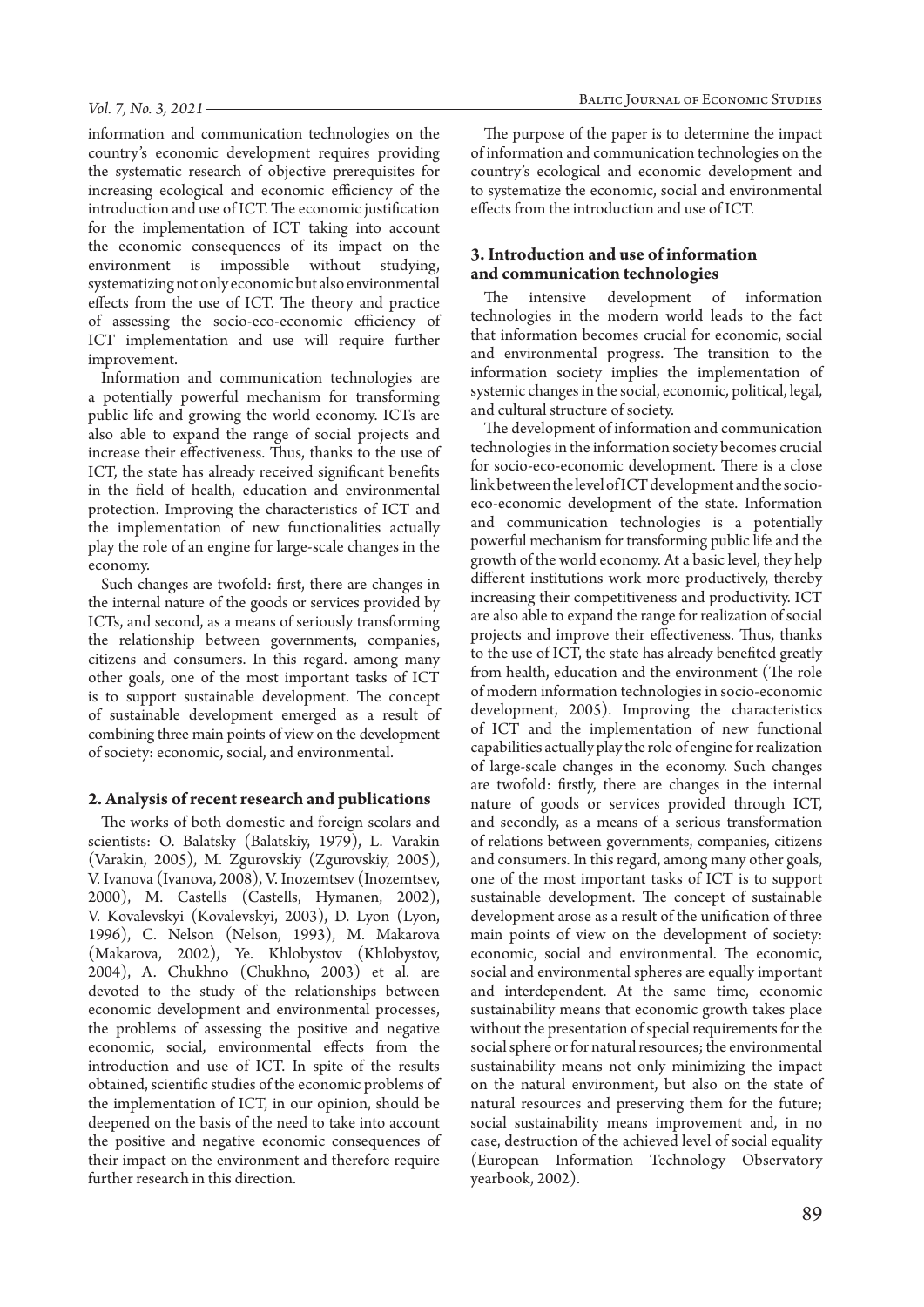The effective use of the benefits of ICT can be a driving force in achieving of sustainable development, which expresses the relationship between the economic, environmental and social spheres.

## **3.1. Areas of influence of ICT on the economic development of industry**

The impact of ICT has its positive and negative manifestations in any area of the national economy. Consider the directions of the influence of ICT on the economic development of industry:

1) positive impact:

– increasing labor productivity;

– increasing market efficiency (as a result of obtaining access of enterprises to the global market of suppliers and consumers);

– reduction of expenses on account of management automation;

– the properties of virtual ICT goods (low marginal costs for copying, distributing and providing communications) reduce operating costs;

– an opportunity for enterprises to respond quickly on market development;

– increasing of efficiency of supply and production networks, reduction of stocks due to the use of systems "exactly on time";

– carrying out the Internet conferences, negotiations allow to reduce expenses for business trips;

– ICT market growth (new types of goods, entrepreneurial activity, employment growth);

– structural changes in the economy (an increase in the share of services);

– increasing the need for qualified ICT specialists;

– increasing the number of the Internet users, personal computers;

– the use of advanced technologies is more energy-efficient;

– telework (for example, at home through the Internet), as well as Internet conferences, negotiations reduce the number of passengers, reducing emissions of harmful substances (including CO2) from vehicles;

– efficient management of supply systems reduces cargo transportation, reducing emissions of harmful substances (in particular, CO2) into the atmosphere;

– increasing the efficiency of consumption of natural resources due to the dematerialization of goods, the use of efficient technologies and renewable energy sources;

2) negative impact:

– comparative advantages of using ICT in different regions may contribute to uneven distribution of economic benefits;

– at the initial stage of ICT implementation, significant investments and long waiting times are needed for their use;

– availability of costs related to the security of information systems, the risk of using the Internet (viruses, attacks, etc.);

– a reduction in the number of jobs due to automation of production processes;

– increasing the digital gap among the population within the country, between countries, regions, etc.;

– electricity consumption, even in standby mode;

– use of toxic substances in the production of ICT equipment;

– the problem of recycling waste for electronic devices, etc.

# **3.2. Areas of influence of ICT on the development of agriculture**

Consider the directions of the impact of ICT on the development of agriculture:

1) positive direction:

– possibility of remote on-line monitoring and analysis of business processes using the Internet;

– possibility of rural communication development;

– use of global and local knowledge systems for farms;

– global positioning and dispatching of field technology, etc.;

– increasing e-literacy among the rural population;

– the need for qualified ICT specialists;

– satisfaction of cultural needs, leisure activities of rural inhabitants;

– rational use of agricultural lands, natural resources, etc.;

2) negative direction:

– increasing economic inequality between rural and urban populations;

– increasing the digital gap between rural and urban areas;

– electricity consumption by ICT equipment.

# **3.3. Areas of ICT impact on transport and communications**

In our opinion, the main areas of influence of ICT on the sphere of transport and communication are:

1) positive direction:

– an increase in the volume of freight by increasing the number of deliveries to "home";

– expanding travel opportunities through the use of mobile ICT;

– increasing the density of telephone lines;

– development of mobile communication, high-speed Internet access;

– opportunity to purchase travel documents, including international ones, at ticket offices throughout the country and with the help of the Internet;

– optimization of transportation using logistics systems;

– increasing the need for qualified ICT specialists;

– increasing the number of the Internet users, mobile communication;

– greater accessibility of international communication, etc.;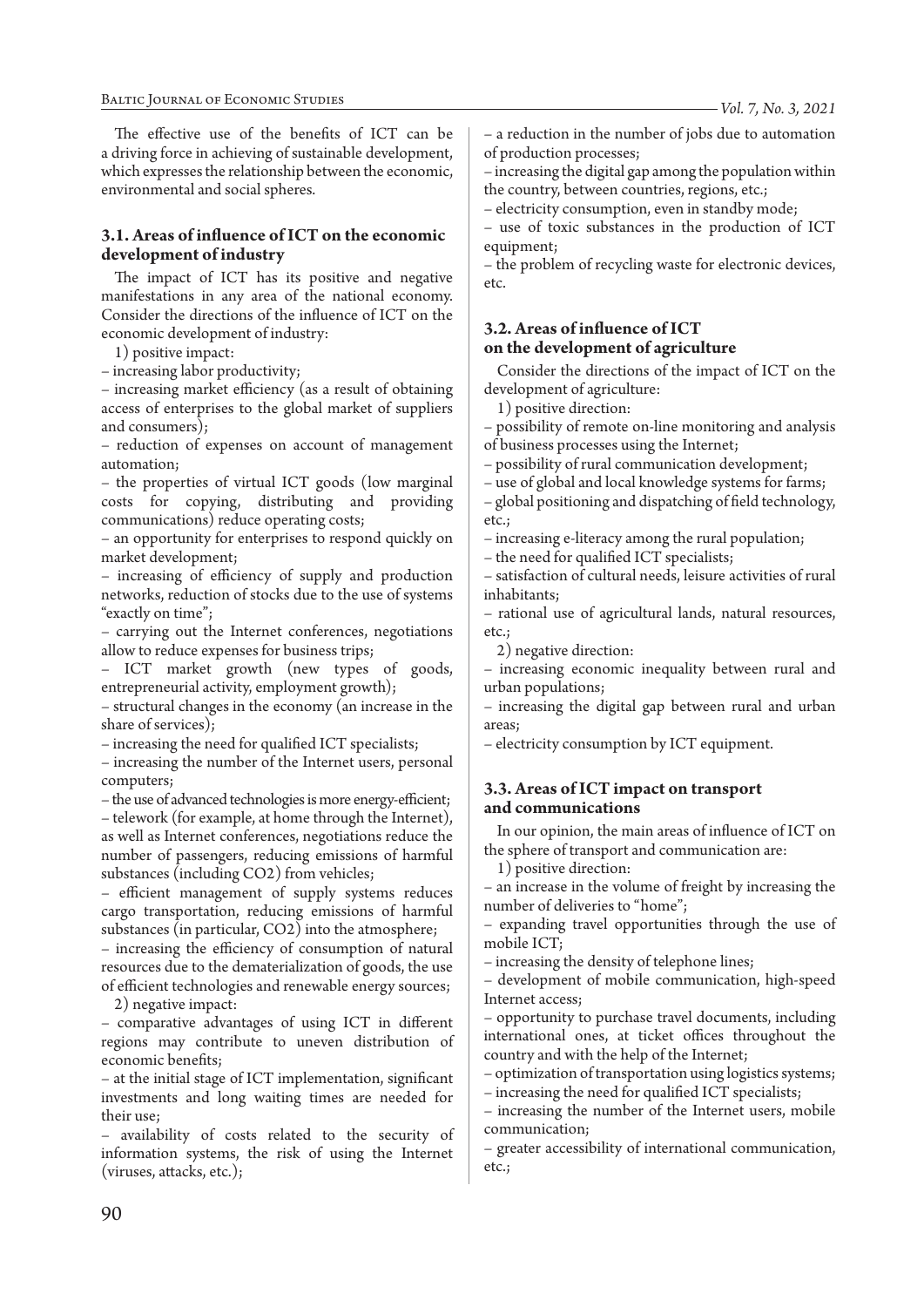#### *Vol. 7 No. 3, 2021*

2) negative direction:

– reduction of passenger traffic due to telework, Internet conferences, etc.;

– growth of losses of companies engaged in activities in the field of traditional means of communication (post, telegraph communication);

– reducing the number of jobs due to automation of process management;

– an increasing in the digital gap between the population within the country, between countries, regions, etc.;

– increasing cargo and passenger transportation, and, accordingly, CO2 emissions into the atmosphere, due to the growth of the level of "human mobility";

– increasing electricity consumption by ICT equipment, etc.

### **3.4. Classification of economic, social and environmental impacts related to ICT implementation**

Most studies use the classification of economic, social and environmental effects associated with the implementation of ICT, where they are divided into three groups: first-order effects associated with the processes of development, production, operation and utilization of ICT equipment; second-order effects associated with the use of ICT; third-order effects, which are the combined effects of the massive use of ICT in the long run.

In Figure 1, a classification of effects from the introduction and use of ICT is provided.

According to the product life cycle, the effects divided on the effects of emerging at the stages of development, production, sale, consumption and disposal; according to the recipients of influence – the effects in enterprises, government bodies that use ICT, in households that are consumers of ICT products and services, and in the environment.

According to the form of manifestation the socio-ecoeconomic effects of the introduction and use of ICT should be divided into direct and indirect ones. Direct socio-eco-economic effects are a direct consequence of the development, production, operation, utilization of ICT equipment or the purpose of the introduction and use of ICT (monitoring and control of natural objects, etc.). Indirect socio-eco-economic effects are not aimed at the introduction of ICT and arise in the process of their use as a side effects (the change



#### **Figure 1. Classification of effects from the introduction and use of ICT**

*Source: compiled by authors*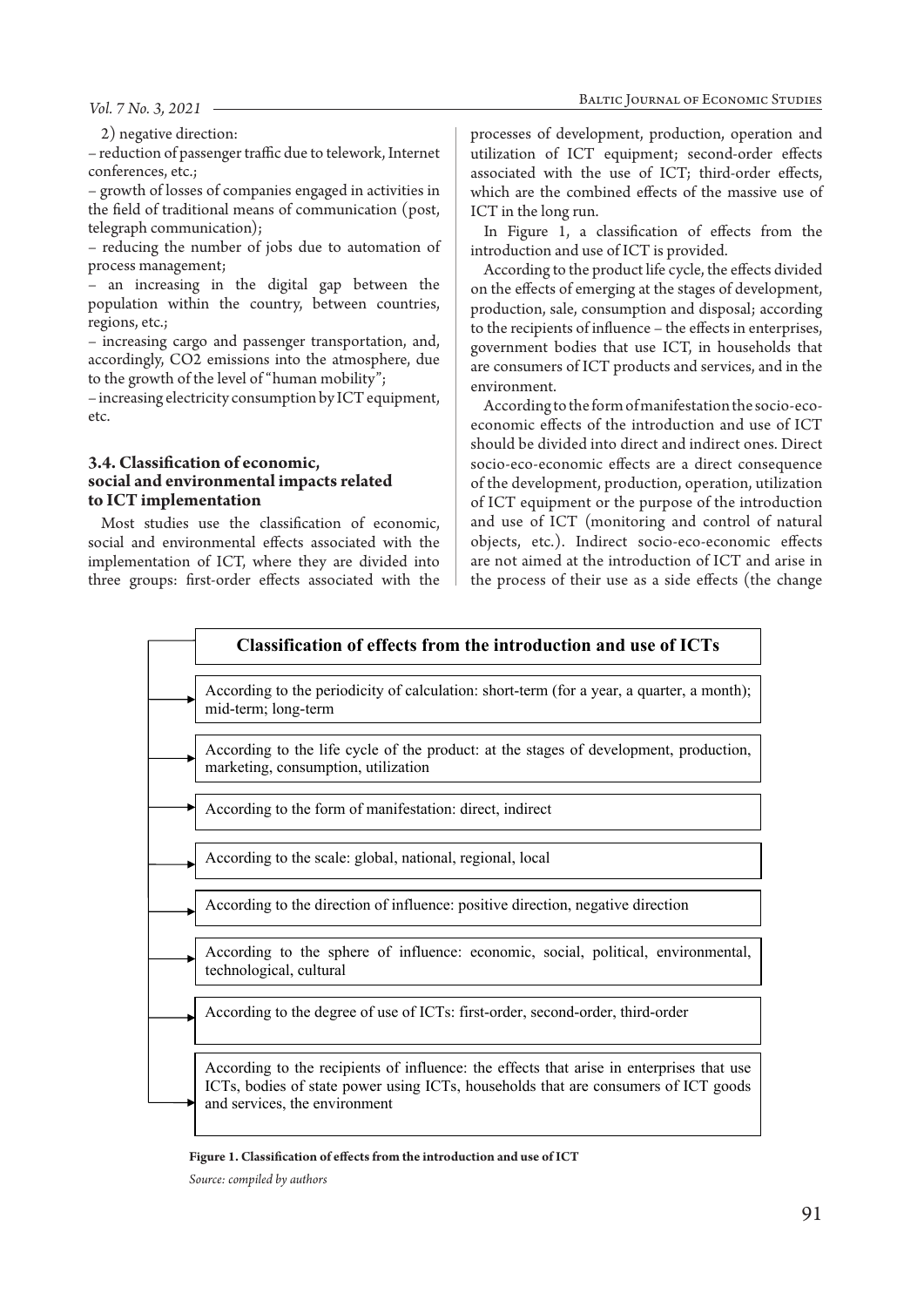in the volume of emissions of harmful substances from transport by changing the volume of passenger and freight due to the introduction of teleworking, e-commerce, etc.).

Consider the economic, social and environmental effects for determination of the socio-eco-economic implications of the introduction and use of ICT.

As it can be seen from Table 1, the benefits of ICT development are the growth of the ICT market, the emergence of new jobs. The development of ICT stimulates investment in research and development in this area; companies are ready to invest as much as possible in ICT implementation. This leads to the emergence of new types of entrepreneurial activities related to the providing of ICT infrastructure and the providing of the necessary services: mobile communications market, fiber optic production, etc.

Application of ICT in business can: reduce costs through automation of management, as well as the properties of virtual ICT goods (low marginal costs for copying, distributing and providing communication); reduce operating costs; increase the efficiency of networks for supply and production; reduce the volume of stocks due to the use of systems "exactly in time"; conducting of Internet conferences, negotiations reduces expenses for business trips. Small and mediumsized enterprises, thanks to the development of e-commerce, have the opportunity to enter on new consumer markets, which previously was only available to large companies.

# **3.5. Impact of ICT in the economic, social and environmental spheres**

The development of ICT, in particular the Internet, provides consumers with more opportunities for obtaining information about a products or companies, for organizing communities and movements for consumer rights protection. Due to the fact that online economic relations occur without direct contact between the consumer and the company providing the goods or services, the trust and image of the company is of great importance. Therefore, the development of ICT to some extent contributes to increasing social responsibility in the activities of companies.

The use of ICT is also closely linked to the rapid expansion of world financial markets: ICT facilitate rapid exchange of information, high speeds of realization of financial transactions, and attracting most number of participants, including private investors.

However, there are some problems associated with the development of ICT. A significant problem is the uneven distribution of economic benefits between countries and regions. This is due to the fact that the rapid development of ICT allows developed countries to achieve greater economic growth through the use of ICT, while developing countries have no access to benefits from the introduction of new technologies and are increasingly lagging behind in economic development. At the same time, the very development of ICT can provide an opportunity to "equalize" the economic development of different regions.

| First-order effects<br>(related to the development, production,<br>operation, utilization of ICT)                                                                                                                                                                                                                                                                                                                  | Second-order effects<br>(related to ICT use: e-commerce, etc.)                                                                                                                                                                                                                                                                                                                                                                                                                                                                                                                                                                                                                                                   | Third-order effects<br>(associated with the massive use<br>of ICT in the long run period)                                                                                                                                                                                                                                                                                                                                                       |
|--------------------------------------------------------------------------------------------------------------------------------------------------------------------------------------------------------------------------------------------------------------------------------------------------------------------------------------------------------------------------------------------------------------------|------------------------------------------------------------------------------------------------------------------------------------------------------------------------------------------------------------------------------------------------------------------------------------------------------------------------------------------------------------------------------------------------------------------------------------------------------------------------------------------------------------------------------------------------------------------------------------------------------------------------------------------------------------------------------------------------------------------|-------------------------------------------------------------------------------------------------------------------------------------------------------------------------------------------------------------------------------------------------------------------------------------------------------------------------------------------------------------------------------------------------------------------------------------------------|
| 1. Growth of the ICT market: increasing the<br>size of the industry and the level<br>of employment.<br>2. Constant investments in ICT: increasing<br>of investments in ICT, researches and<br>developments.<br>3. The emergence of new types<br>of entrepreneurial activity:<br>- Realization of structural changes<br>in the economy;<br>- Increasing the risk of bankruptcy as a result<br>of market volatility. | 1. Application of ICT in business:<br>- Creating opportunities for new types<br>of efficiency in business;<br>- Access to new markets and goods for small<br>and medium businesses;<br>- Increasing of costs on proving security<br>of information systems.<br>2. The development of financial markets:<br>- Increasing the opportunities for the<br>development of new financial markets and<br>promoting greater participation in them.<br>3. Improving of relations between business<br>and the market:<br>- Extension of the consumer rights<br>and the possibilities of their protection;<br>- Increasing the social responsibility<br>of companies as a way of attracting<br>consumers to e-commerce, etc. | 1. Ensuring sustainable development:<br>reducing environmental impacts due to<br>fundamental changes in the global economy<br>in the long-term period.<br>2. Distribution of economic benefits:<br>- Increasing uneven distribution of<br>economic benefits due to differences<br>in the level of use of ICT benefits in different<br>regions or sectors of the economy;<br>- Ensuring an even distribution of economic<br>benefits through ICT |

*Source: compiled by authors*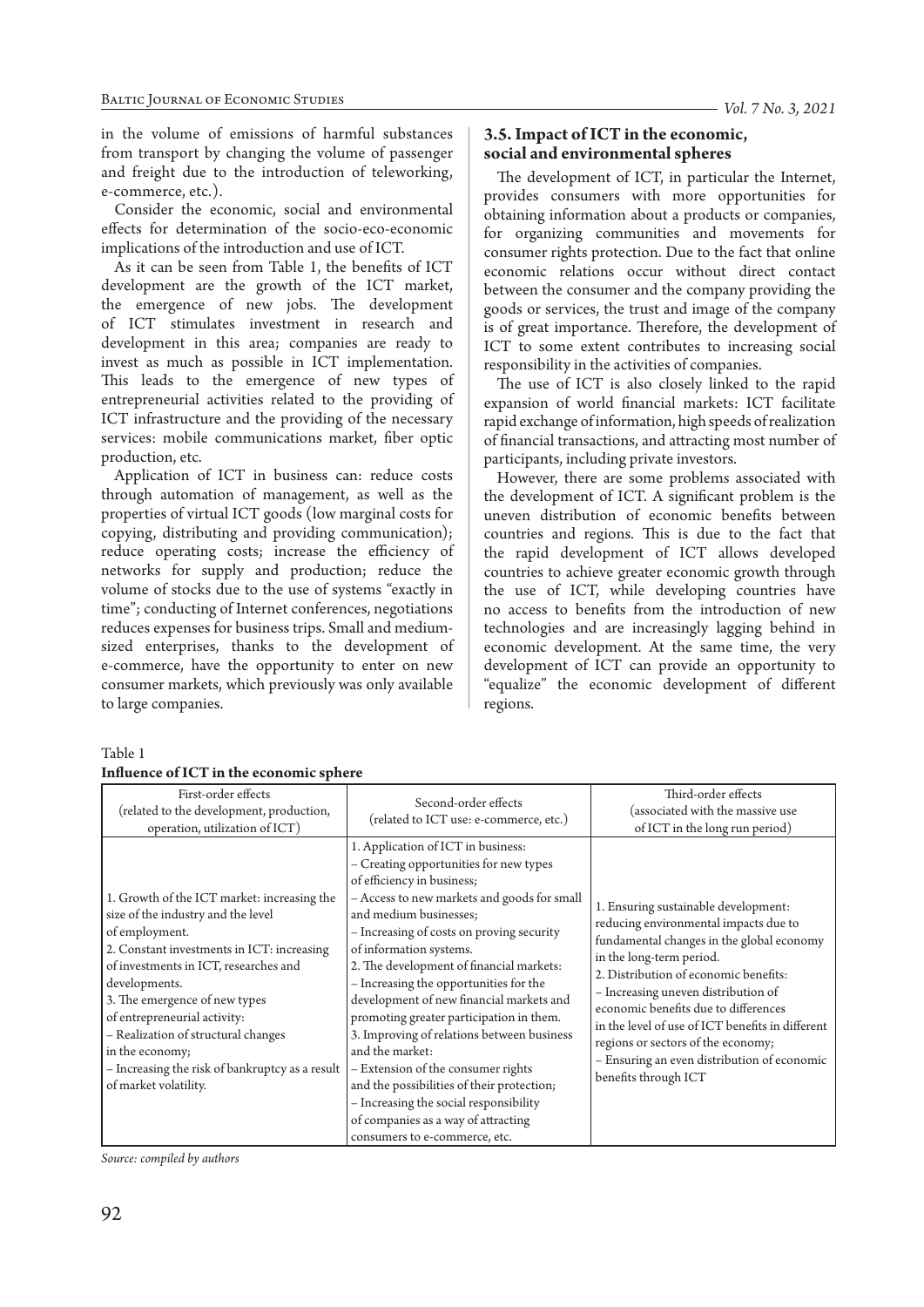#### *Vol. 7 No. 3, 2021*

In the social sphere, the development of the ICT industry (production, implementation and use of ICT) contributes to the creation of new jobs and the increasing the need for qualified IT specialists (Table 2). Opportunities for education are expanded: in particular, distance learning helps people with disabilities to receive education without attending regular classes at educational institutions.

With the development of the Internet, access to information about health, medicines expanded, opportunity to receive services in areas of health care (online consultation), public administration (e-government) become available. The Internet can also be used by inhabitants of developing countries to fight for their rights and appeal to international human rights organizations.

Negative aspects of the impact of ICT in the social sphere are related to the security and reliability of information obtained through ICT tools.

In particular, quite often you can find false and unconfirmed information on the Internet, the use of which can sometimes lead to undesirable consequences. A significant problem is the use of the Internet and computer equipment for criminals to commit economic crimes (Internet fraud), the printing of false documents, the spread of child pornography, drug propaganda, and the creation of sites of terrorist organizations. ICT also increase the disparity in access and use of their benefits by representatives of different segments of the population (urban and rural population), countries. This phenomenon is called "digital gap" and it is connected with the fact that people who have broad access to ICT tend to have more opportunities for higher education, highly paid work and decent living standards. The development of the Internet also has an impact on the dissemination and preservation of cultural values. ICT can contribute to this (to create local community websites on the Internet, to place information on their culture and civilization, etc.) and to provoke a reduction in the diversity of cultures as a result of the wide spread of Western culture (Westernization) and English on the Internet.

ICT can also have an impact on the environment (Table 3).

The development of ICT provides a reduction in the material component of production and consumption, contributing to reducing the resource intensity and ecological sustainability of economic processes, resource conservation, and improving the environmental situation. The advantage of ICT is the improving working conditions, the increasing of the skills of employees, and more. But at the same time, information technology can harm the environment. The production, use and utilization of ICT equipment is becoming a serious environmental problem, since, in particular, computers have a relatively short lead time, their production is accompanied by the use of toxic chemicals, and utilization requires substantial control. That is why in the developed countries of the world a lot of attention is paid to the problem of waste utilization: companies that product computers and other ICT equipment are obliged to adhere strictly to the rules of utilization of electronic equipment in order to prevent environmental pollution.

#### Table 2

| First-order effects (related<br>to the development, production,<br>operation, utilization of ICT)                                                                                                                                                                    | Second-order effects<br>(related to the ICT use: e-commerce, etc.)                                                                                                                                                                                                                                                                                                                                                                                                                                                                                                                                                                                                                                                                                                                                                                                                                     | Third-order effects (associated with the<br>massive use of ICT in the long run period)                                                                                                                                                                                                                                                                                                                                                                                     |
|----------------------------------------------------------------------------------------------------------------------------------------------------------------------------------------------------------------------------------------------------------------------|----------------------------------------------------------------------------------------------------------------------------------------------------------------------------------------------------------------------------------------------------------------------------------------------------------------------------------------------------------------------------------------------------------------------------------------------------------------------------------------------------------------------------------------------------------------------------------------------------------------------------------------------------------------------------------------------------------------------------------------------------------------------------------------------------------------------------------------------------------------------------------------|----------------------------------------------------------------------------------------------------------------------------------------------------------------------------------------------------------------------------------------------------------------------------------------------------------------------------------------------------------------------------------------------------------------------------------------------------------------------------|
| 1. Changing the level<br>of employment:<br>- Creation of new jobs<br>in the field of ICT;<br>- Reducing the number of jobs<br>resulting from the automation<br>of production processes.<br>2. The emergence of a digital<br>gap: the difference in access<br>to ICT. | 1. Access to information:<br>- Availability of the information on the Internet about<br>health, medicines, etc.;<br>- Access to information on the Internet in the field<br>of public administration (e-government);<br>- Enhancing e-literacy among the rural population.<br>2. Safety issues:<br>- Availability of unconfirmed, inaccurate, false information<br>on the Internet;<br>- Use of the Internet and computer equipment for<br>committing crimes.<br>3. Access to services: the possibility of receiving services<br>in the field of health care, distance learning, public<br>administration for people with disabilities, etc.<br>4. Creating new communities of people on the Internet.<br>5. New methods of protest: use of Internet by the<br>inhabitants of developing countries to appeal to human<br>rights international organizations to fight for human rights. | 1. Change in cultural diversity:<br>- Reducing the diversity of cultures<br>as a result of the spread of Western culture<br>and English on the Internet;<br>- Dissemination and preservation<br>of cultural values through ICT;<br>- The possibility of "dialogue" between<br>cultures and civilizations.<br>2. Creation of local communities through<br>ICT.<br>3. Enhancing of civic culture: increasing<br>the participation of citizens in public life<br>through ICT. |

### **Influence of ICT in the social sphere**

*Source: compiled by authors*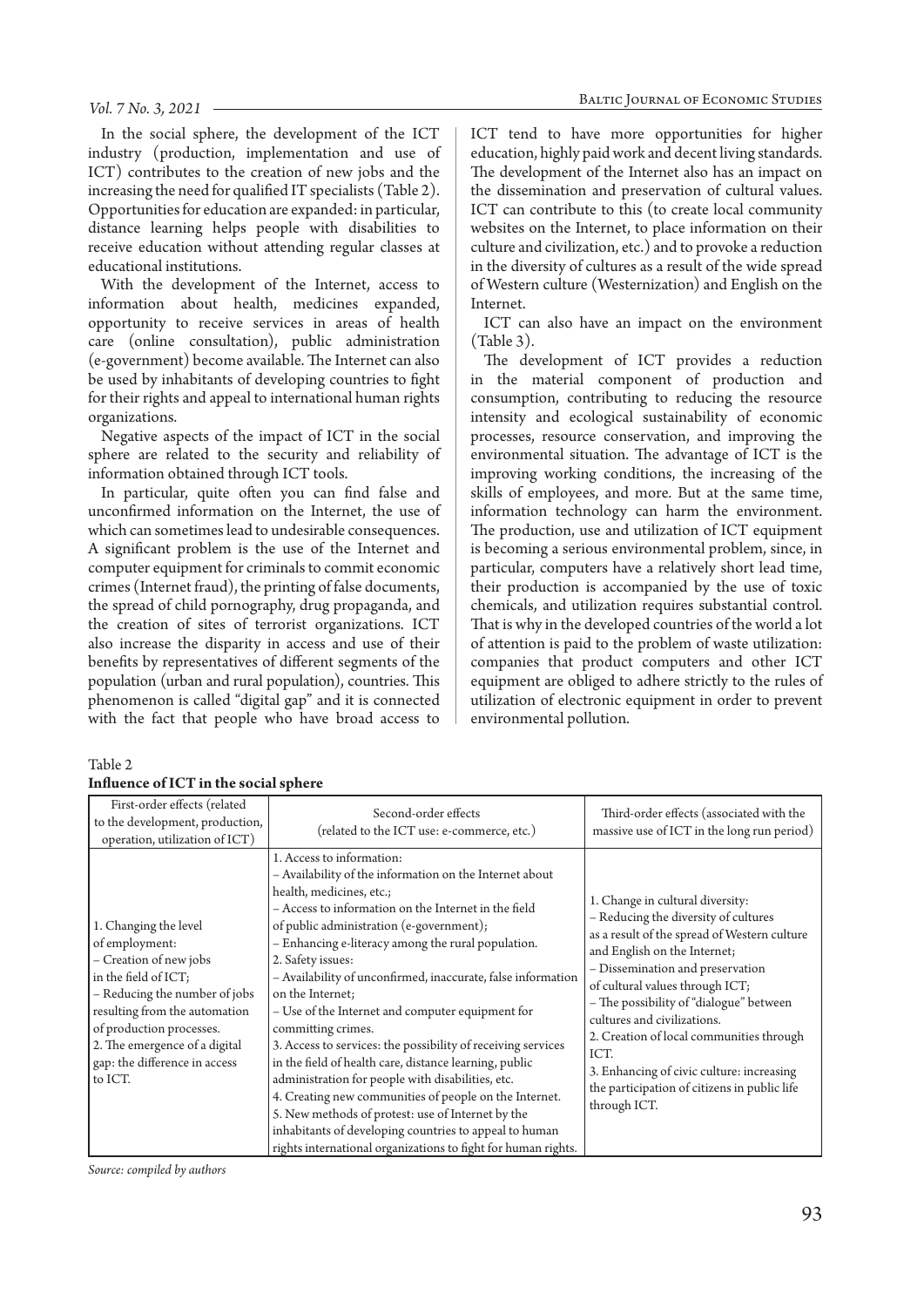# Table 3

## **Influence of ICT on the environment**

First-order effects (associated with the development, production, operation, utilization of ICT)

1. Development and production

– Relatively small workload of ICT

of ICT equipment:

production;

equipment production; – Use of toxic substances in

– The emergence of new, energy-efficient ICT.

| Second-order effects                                         | Third-order effects                   |
|--------------------------------------------------------------|---------------------------------------|
| (associated with ICT use: e-commerce, etc.)                  | (associated with the massive use of   |
|                                                              | ICT in the long time period)          |
| 1. Reduction of emissions of harmful substances              |                                       |
| from transport due to:                                       |                                       |
| - Reduction of passenger traffic as a result                 |                                       |
| of the proliferation of telework ("at home");                | 1. Separation of processes            |
| - Reduction of the number of freight traffic as a result     | of economic growth from increasing    |
| of logistics application;                                    | environmental load: the possibilities |
| - Reducing traffic congestion, reducing travel times through | of reducing consumption of energy     |
| the use of modern means of communication.                    | and emissions of harmful substances   |
| 2. Increase in the emissions of harmful substances           | into the environment per unit         |
| from transport due to:                                       | of GDP.                               |
| - An increase in the number of deliveries "home"             |                                       |
| with the development of e-commerce due to unoptimized        |                                       |
| delivery system.                                             |                                       |
| - An increasing in the number of travelers due to increased  |                                       |
| human mobility through ICT and increased leisure time.       |                                       |

|                                                                                                                                                                                                                                                                                                                                              | burden when introducing new business models                                                                                                                                                                                                                                                                                                                                                                                                                                                                                                                                                                                                                                                                                                                                                                                                 |                                                                                                                                                                                                                                                                                                                                                                                                            |
|----------------------------------------------------------------------------------------------------------------------------------------------------------------------------------------------------------------------------------------------------------------------------------------------------------------------------------------------|---------------------------------------------------------------------------------------------------------------------------------------------------------------------------------------------------------------------------------------------------------------------------------------------------------------------------------------------------------------------------------------------------------------------------------------------------------------------------------------------------------------------------------------------------------------------------------------------------------------------------------------------------------------------------------------------------------------------------------------------------------------------------------------------------------------------------------------------|------------------------------------------------------------------------------------------------------------------------------------------------------------------------------------------------------------------------------------------------------------------------------------------------------------------------------------------------------------------------------------------------------------|
| 2. Exploitation of ICT equipment:                                                                                                                                                                                                                                                                                                            | of e-commerce, ICT-managed systems.<br>4. Virtualization of material products: saving natural<br>resources by distributing virtual goods (e-books,                                                                                                                                                                                                                                                                                                                                                                                                                                                                                                                                                                                                                                                                                          | 2. Changing the principles<br>of population settlement:                                                                                                                                                                                                                                                                                                                                                    |
| increasing the level of environmental<br>pollution in the production<br>of electricity consumed by ICT<br>equipment, even in standby mode.<br>3. Utilization of ICT equipment:<br>- The problem of utilization of waste<br>due to rapid moral depreciation<br>of ICT equipment;<br>- Increasing the level of recycling<br>and reuse of waste | e-handbooks, films, music on the Internet).<br>5. Effects associated with the life cycle of goods:<br>- Increasing the life cycle of goods on the market<br>when using e-commerce models;<br>- Saving of natural resources due to the reduction<br>of the terms of development through the use of ICT.<br>6. Dissemination and management of information<br>on the state of the environment:<br>- Introduction of monitoring of the state<br>of the environment;<br>- Use of satellite systems to reduce the negative<br>consequences of natural disasters;<br>- Control over the effective use of natural resources;<br>- Availability of publicly available information on the state<br>of the environment: climate, biodiversity, etc.,<br>which helps to increase the population's activity<br>in the field of environmental protection | - The possibility of increasing the<br>compactness of people living in a<br>certain territory and reducing the<br>use of natural resources (reducing<br>the area used for offices, shops, etc.<br>through the use of the Internet<br>for work and in everyday life);<br>- Reverse effect: the possibility<br>of creating settlements in any<br>locality, which can lead to increased<br>environmental load |

3. Application of ICT in business: reducing environmental

*Source: compiled by authors*

# **3.6. The potential of ICT for improving the environment**

However, ICT, on the other hand, has a powerful potential for improving the environment. There are many examples that prove this. The development of communication systems, in particular the Internet, in some cases, for example, eliminates the need to go to work or study daily, which in turn can lead to less frequent use of cars. The development of e-commerce, in particular, making purchases on the Internet, eliminates the need for shopping trips, and, consequently, the use of automotive tools. However, as a result of not optimized deliveries "home" increases the amount of freight. Along with this, ICTs are already used to improve transport, reduce its negative environmental

94

impact. They provide an opportunity to regulate the behavior of drivers: to implement control over traffic flows, to apply flexible tariffs on individual sections of roads, and to differentiate drivers in different categories with the help of "chips". With such electronic systems, traffic flows in cities can be organized more efficiently.

The use of means in information and communication technologies reduces the amount and volume of material products that circulate in various sectors of the economy. One of the most obvious examples is the "e-books" that exist in the form of downloaded electronic files. The result of developing the technology of "e-books" for the publishing industry is a significant reduction in the need for paper, reducing the need for glues and paints, reducing transport costs, etc.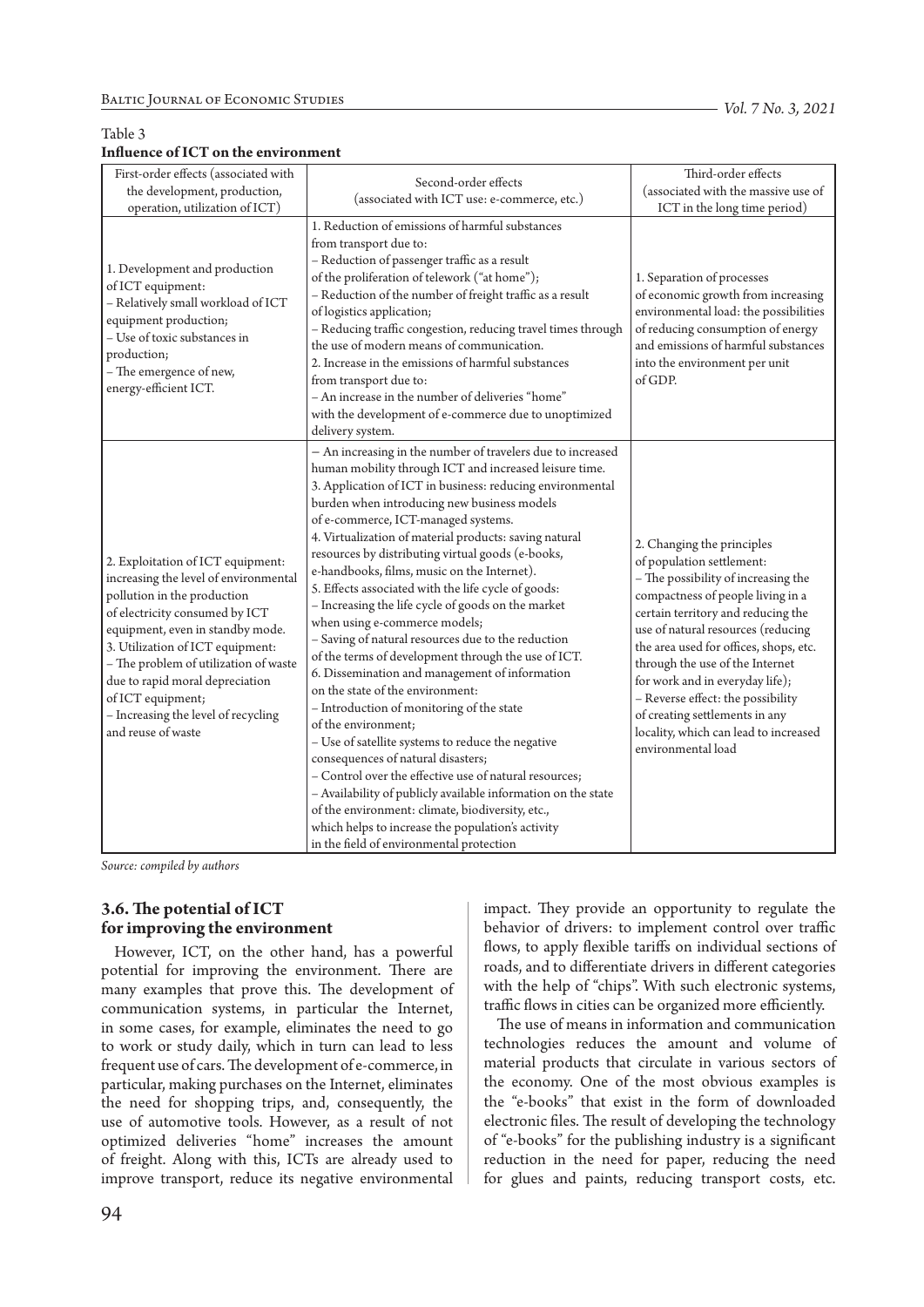A similar effect is accompanied by the spread of technologies that use MPEG standards, which makes companies producing audio products able to use CDs for their products. At the same time, virtualization of products should be balanced with the opposite trend of "de-virtualization." This means that the resources required for the production of virtual products (energy, consumables, labor intensity, etc.) should not exceed the corresponding total resources necessary for the production of material products. (European Information Technology Observatory yearbook, 2002)

ICT provide producers with effective means to quickly and accurately meet the existing needs of society by globally expanding the search potential of potential consumers and producing larger volumes of products. At the same time, they have the opportunity to reduce their losses caused by the reduction in the life cycle of goods (E-government and the business environment. The impact of ICT on sustainable development, 2002). The use of ICT for a long period of time may lead to changes in the principles of resettlement: using the Internet for work and in everyday life allows you to reduce the area used for offices, shops, etc., thereby making people more compact in the area and reducing the use of natural resources. At the same time, using the Internet to work and in everyday life allows an individual to create settlements in any area where access to the Internet is available, which may lead to an increase in the use of natural resources. The implementation of ICT allows to receive more information on such phenomena as climate change, biodiversity and helps explore natural conditions for the timely application of environmental protection measures. For example, sensors connected to a computer system, allow you to capture the leakage of a particular resource and optimize production processes from the point of view of resource efficiency. There are systems in the world that disseminate information on common issues (Creating a Development Dynamic, 2001) such as climate change, biodiversity, marine and coastal management, and energy resources.

The processes of the development, production, operation and utilization of ICT equipment have a negative impact on the environment. Most fields of ICT applications, such as e-commerce, e-government, e-banking, etc., increase not only the efficiency of the use of natural resources but also can affect the change in the use of transport, and hence the emission of harmful substances into the air.

### **4. Conclusions**

The use of ICT promotes increasing of work productivity in many areas of the national economy but their implementation requires significant capital investment. In the social sphere, ICTs provide extensive opportunities for learning, promote the participation of citizens in public life, etc., but at the same time they can increase the unevenness of the economic development of the regions of the country due to the difference in access to ICT. Negative effects are more related to the availability of ICT (production, operation and utilization of ICT equipment), and the positive effects – with using of ICT. The development of ICT provides a reduction in the material component of production and consumption, helping reduce the resource intensity and ecological sustainability of economic processes and improve the environmental situation.

Based on the study and systematization of socio-ecoeconomic effects from the introduction and use of ICT, the classification features and classification of effects are presented, namely: according to the product life cycle – the effects that arise at the stage of development, production, sale, consumption and utilization of the product; according to recipients of influence – the effects arising from enterprises, government bodies that use ICT, households that are consumers of ICT goods and services, and in the environment; according to the form of manifestation – direct and indirect effects. The conducted analysis and systematization of the effects of the introduction and use of ICT can be used as a basis for the formation of scientific and methodological approaches to the social-ecologicaleconomic substantiation of the implementation of ICT.

### **References:**

Balatskiy, O. F. (1979). *Ekonomika chistogo vozdukha* [The economy of clean air]. Kyiv: Naukova dumka. (in Russian)

Zgurovskiy, M. Z. (2005). Put k informatsionnomu obshchestvu – ot Zhenevy do Tunisa [The way to the information society – from Geneva to Tunisia]. *Zerkalo nedeli,* vol. 34. Available at: http://www.compete.org.ua/. (in Russian)

Inozemtsev, V. L. (2000). Sovremennoye postindustrialnoye obshchestvo: priroda, protivorechiya, perspektivy [Modern<br>post-industrial society: nature, contradictions, perspectives]: Manual for students of higher schools. Mos Logos. (in Russian)

Ivanova, V. V. (2008). Rol informatsiinoho rynku v transformatsiinykh protsesakh ekonomiky [The role of the information market in the transformational processes of the economy]. Ekonomiko-matematychne modeliuvannia sotsialno-ekonomichnykh system [Economic and mathematical modeling of socio-economic systems], vol. 13, pp. 16-24. (in Ukrainian)